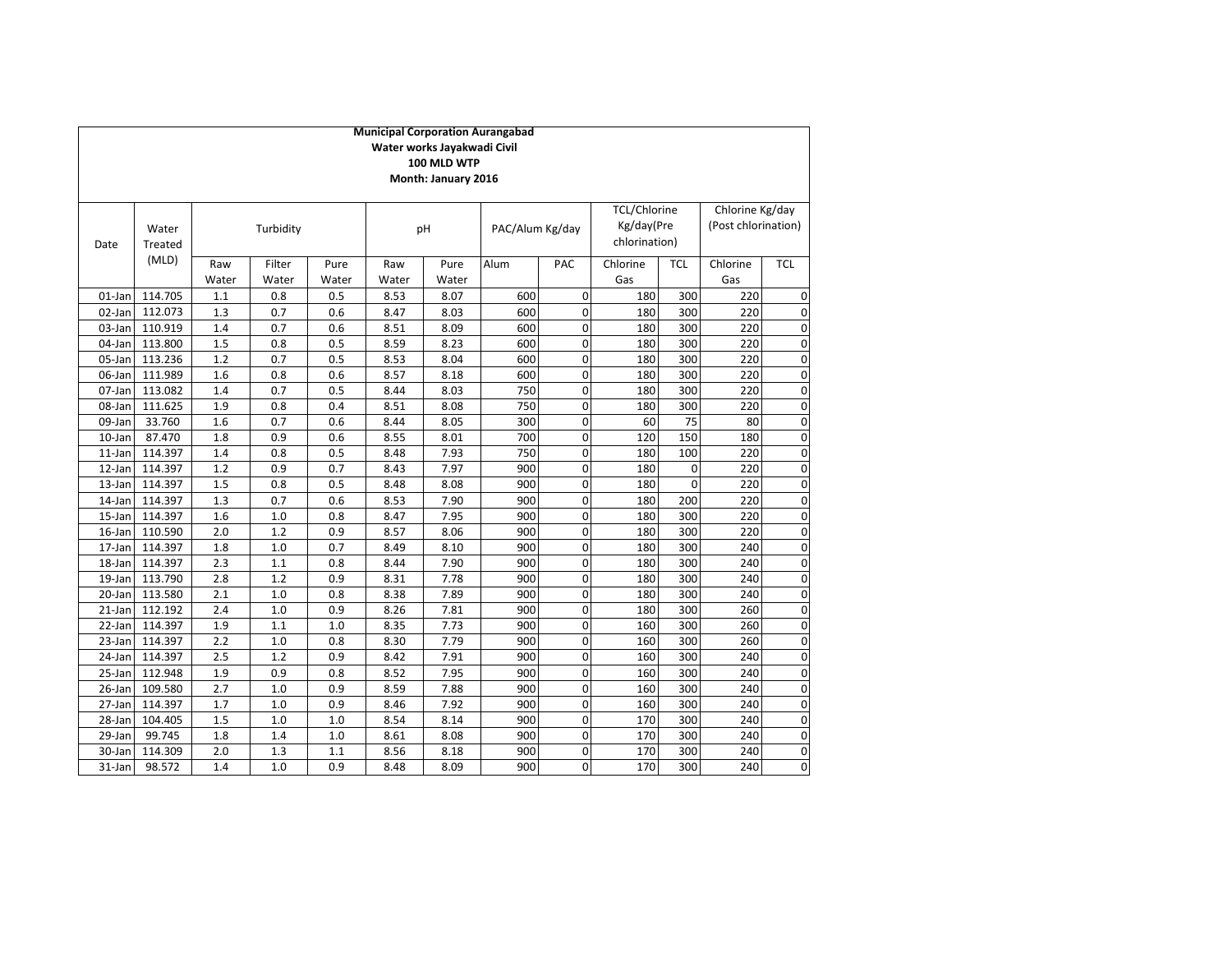|           | <b>Municipal Corporation Aurangabad</b><br>Water works Jayakwadi Civil<br>56 MLD WTP<br>Month: January 2016 |              |                 |               |              |               |                 |             |                                             |                                        |                 |            |
|-----------|-------------------------------------------------------------------------------------------------------------|--------------|-----------------|---------------|--------------|---------------|-----------------|-------------|---------------------------------------------|----------------------------------------|-----------------|------------|
| Date      | Water<br>Treated                                                                                            | Turbidity    |                 |               | pH           |               | PAC/Alum Kg/day |             | TCL/Chlorine<br>Kg/day(Pre<br>chlorination) | Chlorine Kg/day<br>(Post chlorination) |                 |            |
|           | (MLD)                                                                                                       | Raw<br>Water | Filter<br>Water | Pure<br>Water | Raw<br>Water | Pure<br>Water | Alum            | PAC         | Chlorine<br>Gas                             | <b>TCL</b>                             | Chlorine<br>Gas | <b>TCL</b> |
| 01-Jan    | 38.135                                                                                                      | 9.2          | 1.4             | 0.7           | 8.31         | 7.48          | 280             | $\Omega$    | 45                                          | 150                                    | 130             | 0          |
| 02-Jan    | 41.050                                                                                                      | 4.6          | 1.1             | 0.6           | 8.38         | 7.56          | 280             | $\mathbf 0$ | 40                                          | 150                                    | 130             | 0          |
| 03-Jan    | 41.050                                                                                                      | 4.0          | 1.0             | 0.5           | 8.35         | 7.62          | 360             | $\mathbf 0$ | 45                                          | 150                                    | 120             | 0          |
| 04-Jan    | 40.225                                                                                                      | 5.3          | 1.2             | 0.7           | 8.46         | 7.75          | 240             | $\Omega$    | 45                                          | 150                                    | 130             | 0          |
| 05-Jan    | 37.130                                                                                                      | 6.2          | 1.0             | 0.6           | 8.50         | 7.80          | 240             | $\mathbf 0$ | 45                                          | 150                                    | 130             | 0          |
| 06-Jan    | 41.050                                                                                                      | 4.5          | 1.2             | 0.5           | 8.43         | 7.69          | 240             | $\mathbf 0$ | 45                                          | 150                                    | 130             | 0          |
| 07-Jan    | 41.050                                                                                                      | 3.3          | 0.9             | 0.4           | 8.35         | 7.64          | 240             | $\mathbf 0$ | 45                                          | 150                                    | 130             | 0          |
| 08-Jan    | 41.050                                                                                                      | 4.7          | 0.8             | 0.5           | 8.30         | 7.60          | 320             | $\mathbf 0$ | 45                                          | 125                                    | 130             | 0          |
| 09-Jan    | 11.500                                                                                                      | 4.2          | 0.7             | 0.6           | 8.44         | 7.56          | 80              | $\mathbf 0$ | 35                                          | 75                                     | 50              | 50         |
| 10-Jan    | 21.857                                                                                                      | 3.9          | 1.0             | 0.5           | 8.46         | 7.62          | 200             | $\Omega$    | 30                                          | $\mathbf 0$                            | 50              | 0          |
| $11$ -Jan | 41.050                                                                                                      | 3.2          | 1.2             | 0.8           | 8.42         | 7.57          | 300             | $\mathbf 0$ | 40                                          | $\mathbf 0$                            | 130             | 0          |
| 12-Jan    | 41.050                                                                                                      | 5.3          | 1.1             | 0.7           | 8.38         | 7.51          | 300             | $\mathbf 0$ | 45                                          | $\mathbf 0$                            | 145             | 0          |
| 13-Jan    | 36.550                                                                                                      | 4.6          | 1.0             | 0.6           | 8.44         | 7.72          | 250             | $\mathbf 0$ | 70                                          | $\mathbf 0$                            | 145             | 0          |
| 14-Jan    | 31.412                                                                                                      | 3.7          | 1.2             | 0.6           | 8.35         | 7.56          | 300             | $\mathbf 0$ | 75                                          | 150                                    | 145             | 0          |
| 15-Jan    | 30.112                                                                                                      | 5.5          | 1.3             | 0.9           | 8.38         | 7.59          | 300             | $\Omega$    | 75                                          | 150                                    | 145             | 0          |
| 16-Jan    | 39.388                                                                                                      | 7.1          | 1.5             | 1.0           | 8.46         | 7.64          | 300             | $\mathbf 0$ | 75                                          | 150                                    | 145             | 0          |
| 17-Jan    | 40.967                                                                                                      | 6.8          | 1.2             | 0.8           | 8.41         | 7.58          | 300             | $\mathbf 0$ | 75                                          | 150                                    | 145             | 0          |
| 18-Jan    | 38.475                                                                                                      | 7.5          | 1.1             | 1.0           | 8.35         | 7.60          | 300             | $\Omega$    | $\overline{75}$                             | 150                                    | 140             | 0          |
| $19-Ian$  | 41.050                                                                                                      | 8.0          | 1.5             | 0.7           | 8.20         | 7.32          | 300             | $\mathbf 0$ | 75                                          | 150                                    | 140             | 0          |
| 20-Jan    | 19.777                                                                                                      | 7.8          | 1.2             | 0.8           | 8.26         | 7.85          | 200             | $\mathbf 0$ | 50                                          | 150                                    | 90              | 50         |
| 21-Jan    | 36.380                                                                                                      | 6.1          | 1.3             | 1.0           | 8.19         | 7.44          | 320             | $\mathbf 0$ | 75                                          | 150                                    | 140             | 0          |
| 22-Jan    | 39.475                                                                                                      | 8.3          | 0.9             | 0.8           | 8.27         | 7.36          | 300             | $\mathbf 0$ | $\overline{75}$                             | 150                                    | 140             | 0          |
| 23-Jan    | 36.850                                                                                                      | 5.8          | 1.0             | 0.9           | 8.24         | 7.42          | 260             | $\mathbf 0$ | 75                                          | 150                                    | 140             | 0          |
| 24-Jan    | 39.050                                                                                                      | 6.3          | 1.1             | 0.8           | 8.31         | 7.50          | 300             | $\mathbf 0$ | 75                                          | 150                                    | 140             | 0          |
| 25-Jan    | 39.012                                                                                                      | 9.5          | 1.0             | 0.9           | 8.41         | 7.89          | 240             | $\mathbf 0$ | 75                                          | 150                                    | 130             | 0          |
| 26-Jan    | 38.275                                                                                                      | 7.7          | 1.2             | 1.0           | 8.30         | 7.81          | 240             | $\mathbf 0$ | 75                                          | 150                                    | 130             | 0          |
| 27-Jan    | 39.037                                                                                                      | 8.0          | 1.0             | 0.7           | 8.38         | 7.62          | 260             | $\mathbf 0$ | 75                                          | 150                                    | 130             | 0          |
| 28-Jan    | 35.960                                                                                                      | 7.1          | 0.8             | 0.7           | 8.49         | 7.73          | 240             | $\mathbf 0$ | 75                                          | 150                                    | 130             | 0          |
| 29-Jan    | 33.77                                                                                                       | 6.4          | 0.8             | 0.6           | 8.43         | 7.83          | 260             | $\Omega$    | 75                                          | 150                                    | 130             | 0          |
| 30-Jan    | 41.050                                                                                                      | 6.1          | 1.0             | 0.9           | 8.50         | 7.76          | 240             | 0           | 75                                          | 150                                    | 130             | 0          |
| 31-Jan    | 37.987                                                                                                      | 6.6          | 1.1             | 0.8           | 8.46         | 7.85          | 260             | $\Omega$    | 75                                          | 150                                    | 130             | 0          |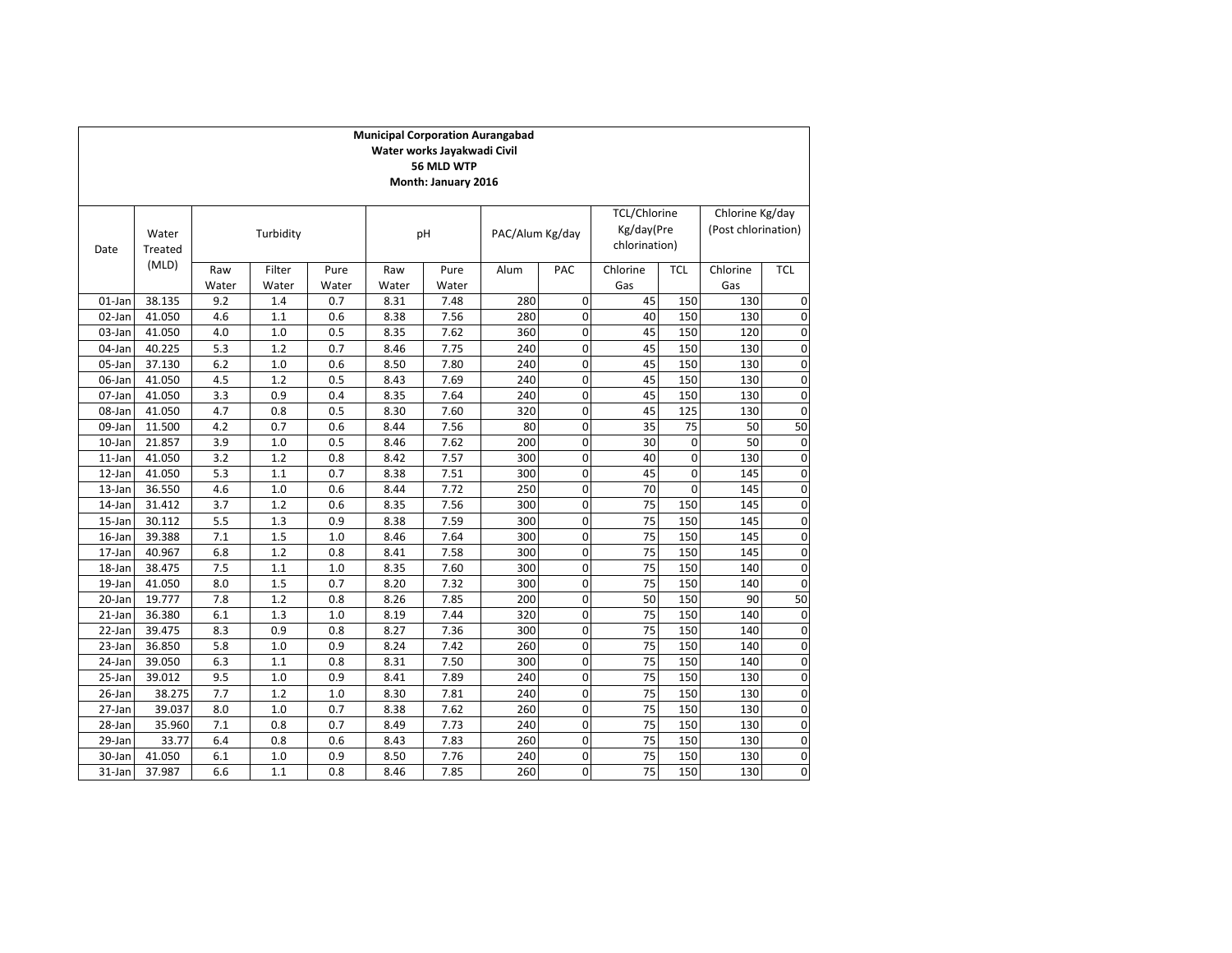ື້

# State / Regional / District / Sub-Divisional Public Health Laboratory hypengebed

#### E-mail-ID : ..........................

Phone No.: 0240237026

REPORT ON CHEMICAL EXAMINATION OF WATER FOR DRINKING PURPOSES

Date of Collection :- 07|01| 6 Date of Receipt :- 07|01| 6 Date of Examination :-  $\mathcal{C}$ 24 | | 6 (All the Analytical Results are in mg./Litre except pH, Turbidity)

| Sr. No. | <b>TEST PARAMETER</b>                  | (1) (2) (2)<br>Raw Water Filter Water |          | (3)                       | <b>Normal Values</b>          | <b>BIS</b> Specification<br>10500 : 2012 |
|---------|----------------------------------------|---------------------------------------|----------|---------------------------|-------------------------------|------------------------------------------|
|         |                                        | Kasanja tampikkeeplant                |          |                           | Desirable<br>Limits           | Permissible<br>Limits                    |
| 1.      | Physical Appearance                    | Farola Farola.<br>Clear Clear         |          |                           |                               |                                          |
| 2.      | Odour                                  |                                       |          |                           | Agreeable                     | Agreeable                                |
| $3$ .   | Turbidity (as N.T.U.)                  | $3 - 32$                              | 1.0      |                           | 1.0                           | 5.0                                      |
| 4.      | pH Value                               | $7 - 91$                              | 5.90     | $\pmb{\epsilon}$          | 6.5 to $8.5$                  | No relaxation                            |
| 5.      | Chlorides (as Cl)                      | 65.0                                  | $55 - 6$ |                           | 250                           | 1000                                     |
| $-6.$   | Nitrates (as $NO3$ )                   | 8.10                                  | 6.2      |                           | 45                            | No relaxatión                            |
| 7.      | Total Hardness (as CaCO <sub>3</sub> ) | 0.021                                 | 80.0     |                           | 200                           | 600                                      |
| 8.      | Alkalinity (as CaCO <sub>3</sub> )     | 150.0                                 | 130.0    |                           | 200                           | 600                                      |
| 9.      | <b>Total Dissolved Solids</b>          | 290.0                                 | 210.0    |                           | 500                           | 2000                                     |
| 10.     | Iron (as Fe)                           | 0.19                                  | 0.10     |                           | 0.3                           | No relaxation                            |
| 11.     | Fluoride (as F)                        | 11.0                                  | 0.0(     |                           | 1.0                           | 1.5                                      |
| 12.     | Other Tests (if any)                   |                                       |          |                           |                               |                                          |
| 13.     |                                        |                                       |          |                           |                               |                                          |
| 14.     |                                        |                                       |          |                           | $\frac{1}{2}$ , $\frac{1}{2}$ |                                          |
| 15.     |                                        | $\cdot$                               |          |                           |                               | $\mathcal{L}_{\rm{max}}$                 |
| 16.     |                                        |                                       |          |                           | 天空 経ている                       | $\mathbf{v} = \mathbf{v} + \mathbf{v}$   |
| 17.     |                                        |                                       |          | $\mathcal{L}=\mathcal{R}$ |                               |                                          |
| 18.     |                                        |                                       |          |                           |                               |                                          |
| 19.     |                                        |                                       |          |                           |                               |                                          |
| 20.     |                                        |                                       |          |                           | $\hat{\phantom{a}}$           |                                          |

This serior is restricted only for the Sample/s is Submitted to this Laboratory.

**Manhiptowns**/are not Collected by this Laboratory.

 $\mathfrak{h}$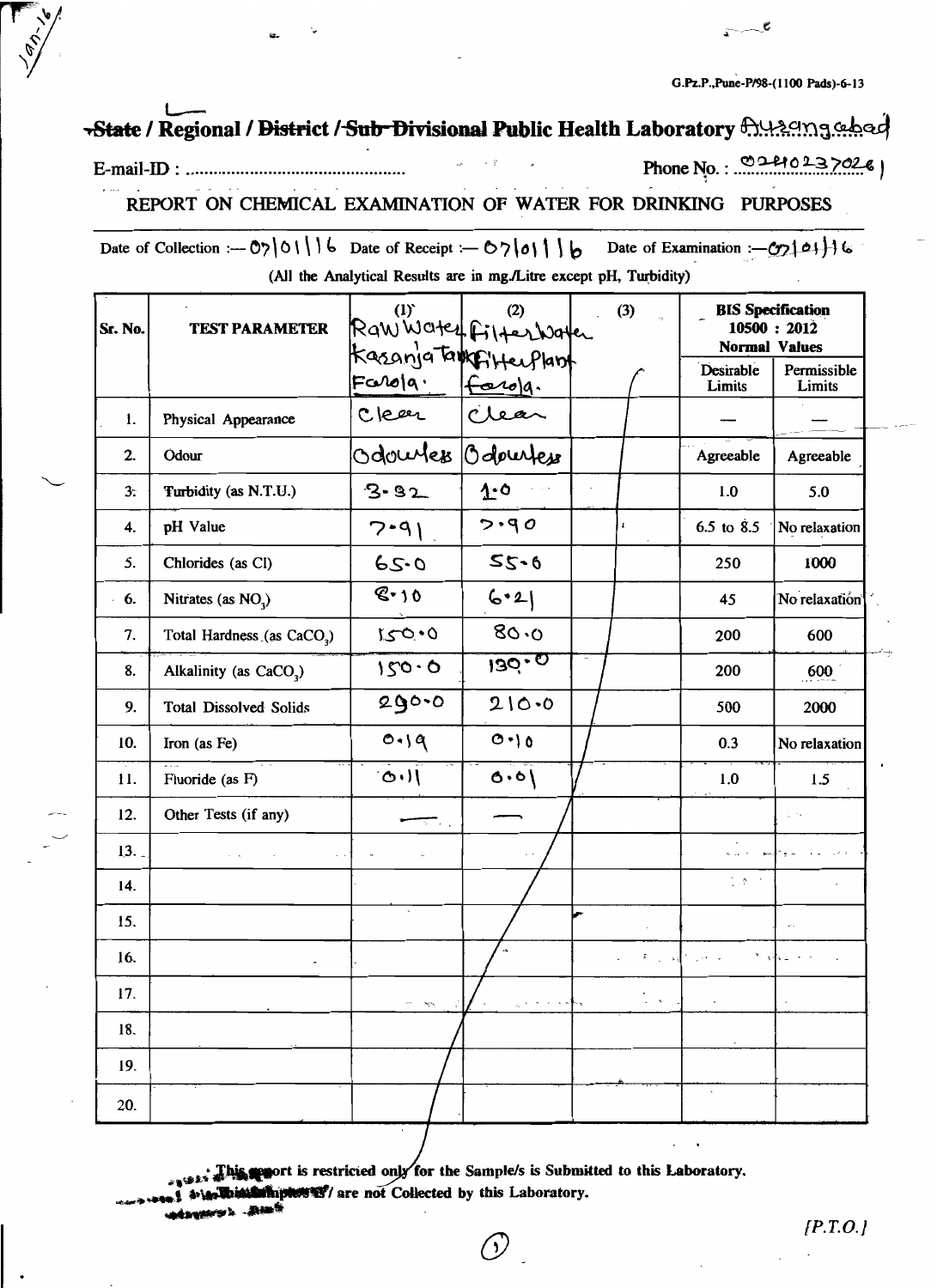|                                      | <b>REMARKS</b>                                                                                                                                                                                              |
|--------------------------------------|-------------------------------------------------------------------------------------------------------------------------------------------------------------------------------------------------------------|
| parameters only.                     | A) Sample No. (s) $\circled{2}$ is/are potable / chemically fit for drinking purpose on the basis of analysed                                                                                               |
|                                      | However, this / these water source/s can be used for drinking purpose only after proper treatment, disinfection and                                                                                         |
|                                      | ascertaining it's bacteriological quality frequently or regularly.                                                                                                                                          |
|                                      | B) Sample No. (s) <u>2 (1)</u> Contains TWbidity is more than desired le<br>Limit as per BIS Speeiff of the 10500-2012                                                                                      |
|                                      |                                                                                                                                                                                                             |
|                                      |                                                                                                                                                                                                             |
|                                      |                                                                                                                                                                                                             |
|                                      |                                                                                                                                                                                                             |
|                                      | the control of the control of the control of the control of the control of the control of                                                                                                                   |
|                                      | However, if there is no any other alternate source available nearby then this / these water Source/s can be used for                                                                                        |
| regularly.                           | drinking purpose only after proper treatment, disinfection and ascertaining it's bacteriological quality frequently or                                                                                      |
|                                      |                                                                                                                                                                                                             |
|                                      |                                                                                                                                                                                                             |
|                                      | えいこうきょう アール・ファイル                                                                                                                                                                                            |
|                                      |                                                                                                                                                                                                             |
|                                      |                                                                                                                                                                                                             |
|                                      |                                                                                                                                                                                                             |
| parameters only.                     | Hence, this / these water Source/s is / are chemically non-potable / unfit for drinking purpose on the basis of analysed<br>the contract of the contract of the contract of the contract of the contract of |
| <b>EALTH SERVICES</b>                | No. $385$                                                                                                                                                                                                   |
|                                      | Date: $\sqrt{8 r / 16}$                                                                                                                                                                                     |
|                                      | Forwarded With Compliments To: Section Engineer                                                                                                                                                             |
|                                      | Alter Parit Contre-Fordg-                                                                                                                                                                                   |
|                                      |                                                                                                                                                                                                             |
|                                      |                                                                                                                                                                                                             |
|                                      |                                                                                                                                                                                                             |
|                                      |                                                                                                                                                                                                             |
| With reference to letter No. : 11216 | $\sim$ Dated :- 07   01     6                                                                                                                                                                               |
|                                      |                                                                                                                                                                                                             |
|                                      |                                                                                                                                                                                                             |
| Fees Rs.:<br>Receipt No. and Date:   |                                                                                                                                                                                                             |

 $\frac{1}{2}$ 

 $\frac{1}{\sqrt{2}}$ 

 $\ddot{\cdot}$ 

i<br>L

 $\hat{\epsilon}$ 

an personal participate

ç.

 $\epsilon$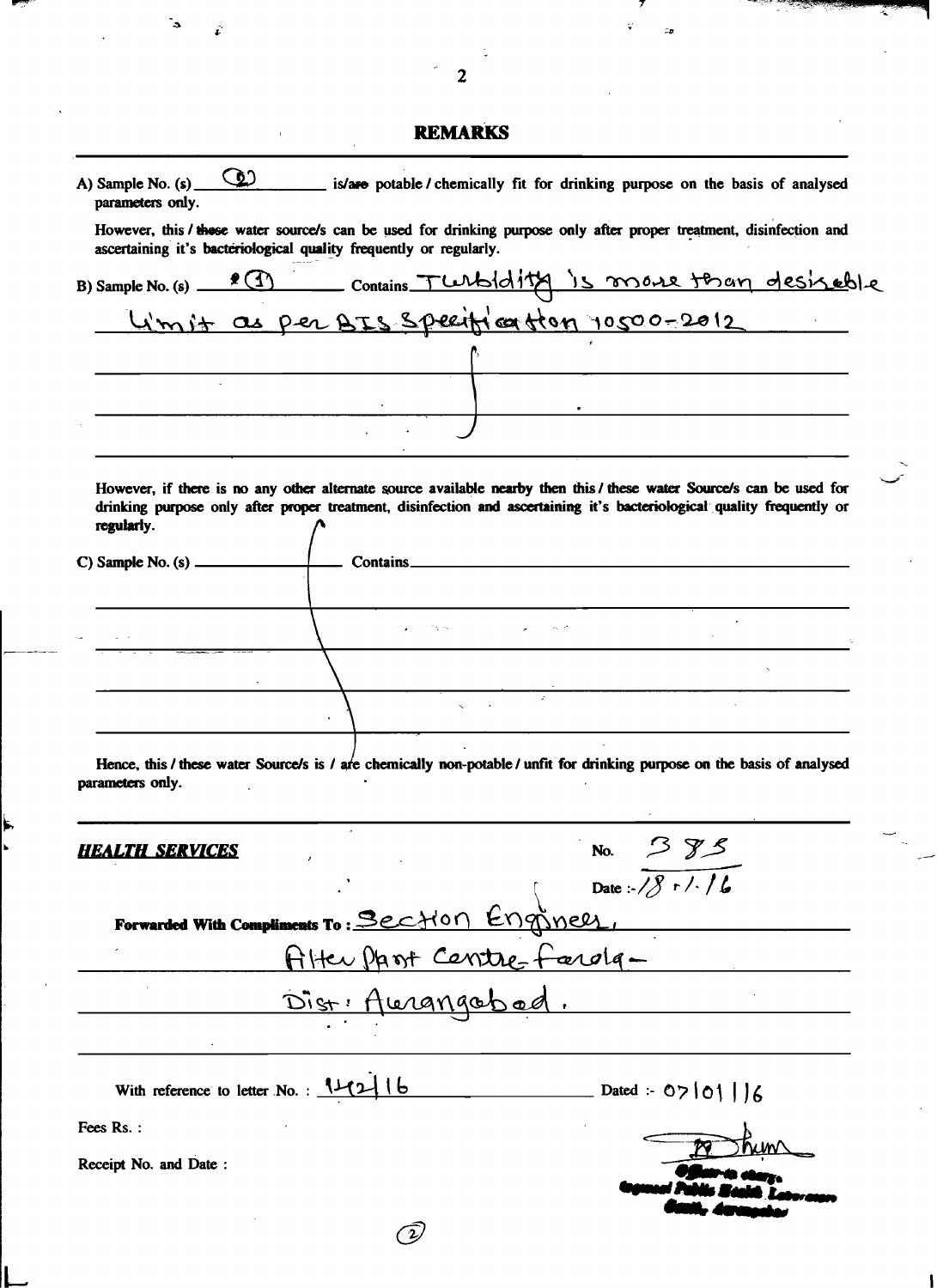# State / Regional / District / Sub Divisional Public Health Laboratory AMASMades

#### 

## Phone No.:  $0.240237026$

### REPORT ON CHEMICAL EXAMINATION OF WATER FOR DRINKING PURPOSES

Date of Collection :-  $21|01|16$  Date of Receipt :-  $21|01|16$ Date of Examination :-  $21|0|$  |  $6$ (All the Analytical Results are in mg./Litre except pH, Turbidity)

| Sr. No. | <b>TEST PARAMETER</b>                  | (1)<br>(2)<br>(3)<br>Ran Wates Pure Water<br>W.T.P. 100m/w.T.P. 100ml |                           | <b>BIS</b> Specification<br>10500 : 2012<br>Normal Values |                       |  |
|---------|----------------------------------------|-----------------------------------------------------------------------|---------------------------|-----------------------------------------------------------|-----------------------|--|
|         |                                        |                                                                       |                           | Desirable<br>Limits                                       | Permissible<br>Limits |  |
| 1.      | Physical Appearance                    | cker                                                                  | Clear                     |                                                           |                       |  |
| 2.      | Odour                                  | Odourless                                                             | Odowless                  | Agreeable                                                 | Agreeable             |  |
| 3.      | Turbidity (as N.T.U.)                  | 2.56                                                                  | 1.01                      | 1.0                                                       | 5.0                   |  |
| 4.      | pH Value                               | 7-30                                                                  | $7 - 110$                 | 6.5 to 8.5                                                | No relaxation         |  |
| 5.      | Chlorides (as Cl)                      | 100.0                                                                 | 50.0                      | 250                                                       | 1000                  |  |
| 6.      | Nitrates (as NO <sub>2</sub> )         | 4.80                                                                  | $2 - 10$                  | 45                                                        | No relaxation         |  |
| 7.      | Total Hardness (as CaCO <sub>3</sub> ) | $280 - 6$                                                             | 200.0                     | 200                                                       | 600                   |  |
| 8.      | Alkalinity (as CaCO <sub>2</sub> )     | 150.0                                                                 | 140-0                     | 200                                                       | 600                   |  |
| 9.      | <b>Total Dissolved Solids</b>          | h60-0                                                                 | $-50.$                    | $500 -$                                                   | $-2000 - 40$          |  |
| 10.     | Iron (as Fe)                           | 0.02                                                                  | $0*0$                     | 0.3                                                       | No relaxation         |  |
| 11.     | Fluoride (as F)                        | O.20                                                                  | $0 - 16$                  | 1.0                                                       | 1.5                   |  |
| 12.     | Other Tests (if any)                   |                                                                       |                           |                                                           |                       |  |
| 13.     |                                        |                                                                       |                           | $\mathcal{L}^{\bullet}$                                   |                       |  |
| 14.     |                                        |                                                                       |                           |                                                           |                       |  |
| 15.     |                                        |                                                                       | $\bullet$                 |                                                           |                       |  |
| 16.     |                                        |                                                                       |                           |                                                           |                       |  |
| 17.     |                                        |                                                                       |                           |                                                           |                       |  |
| 18.     |                                        |                                                                       | $\frac{1}{2}$             |                                                           |                       |  |
| 19.     |                                        |                                                                       |                           |                                                           |                       |  |
| 20.     | $\cdot$ .                              |                                                                       | $\sim 3$ , $\sim 10^{-4}$ |                                                           |                       |  |

· This report is restricted only for the Sample/s is Submitted to this Laboratory.

(5)

· This Sample/s is / are not Collected by this Laboratory.

對印度  $\mathcal{L} \cap \mathcal{L}$ 

 $[P.T.O.]$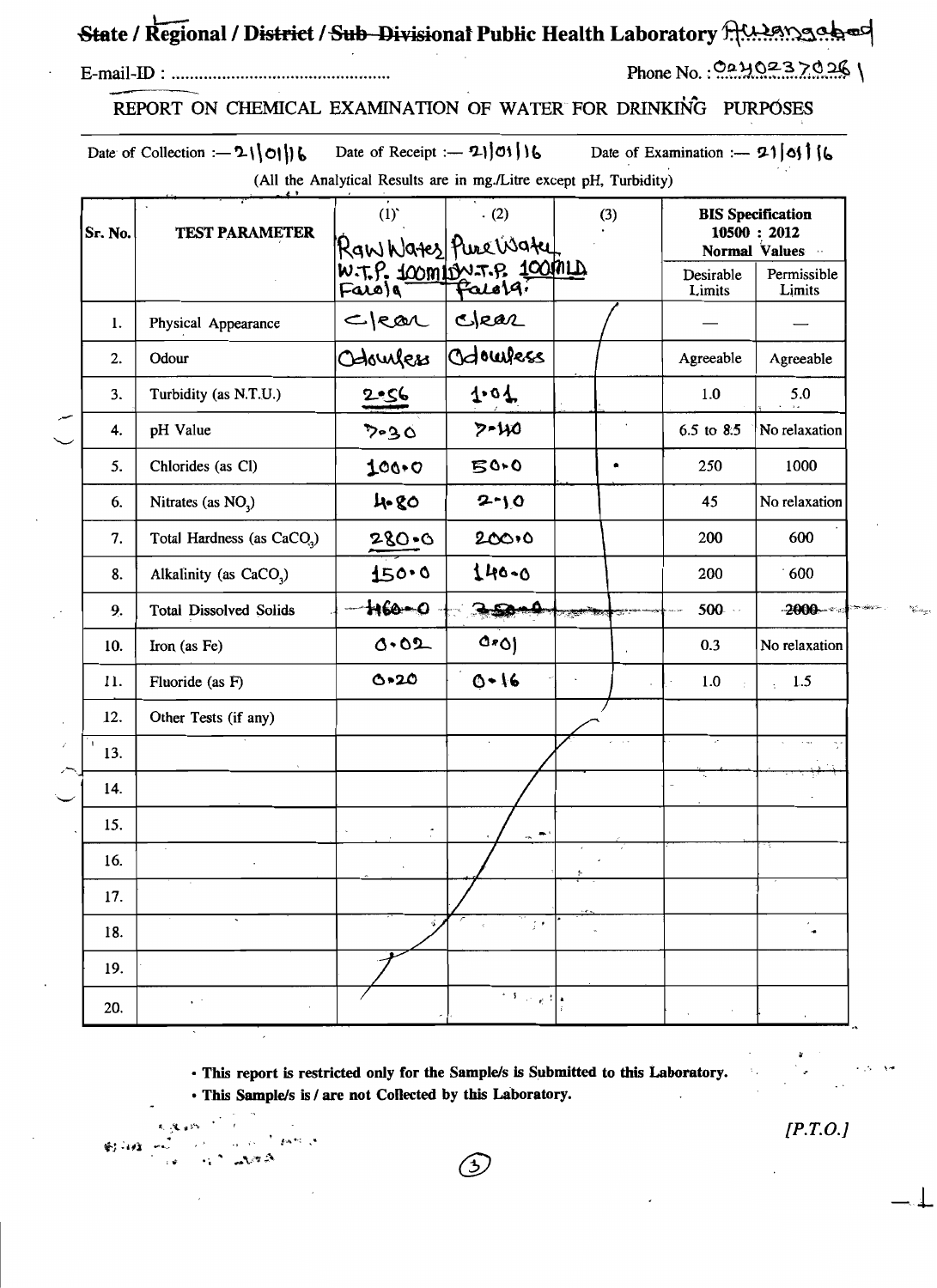# REMARKS

 $\frac{1}{4}$  .

 $\chi$  is a probability of  $\chi$ 

| parameters only.                           | A) Sample No. (s) (2) is/are potable / chemically fit for drinking purpose on the basis of analysed                                                                                                                                                                                                                                   |
|--------------------------------------------|---------------------------------------------------------------------------------------------------------------------------------------------------------------------------------------------------------------------------------------------------------------------------------------------------------------------------------------|
|                                            | However, this / these water source/s can be used for drinking purpose only after proper treatment, disinfection and<br>ascertaining it's bacteriological quality frequently or regularly.                                                                                                                                             |
|                                            | B) Sample No. (s) (1) Contains Tusbidity & Total Houstness row more                                                                                                                                                                                                                                                                   |
|                                            |                                                                                                                                                                                                                                                                                                                                       |
|                                            |                                                                                                                                                                                                                                                                                                                                       |
|                                            |                                                                                                                                                                                                                                                                                                                                       |
|                                            |                                                                                                                                                                                                                                                                                                                                       |
| regularly.                                 | However, if there is no any other alternate source available nearby then this / these water Source/s can be used for<br>drinking purpose only after proper treatment, disinfection and ascertaining it's bacteriological quality frequently or<br>$\mathcal{C}(\mathcal{D}) = \mathcal{D}(\mathcal{D}) \cap \mathcal{D}(\mathcal{D})$ |
|                                            | Contains Contains                                                                                                                                                                                                                                                                                                                     |
|                                            | $\mathcal{F}=\mathcal{F}_{\mathbf{q}_{2}}$                                                                                                                                                                                                                                                                                            |
| وبالتبلك فأجيبيون                          |                                                                                                                                                                                                                                                                                                                                       |
|                                            | kansker <sub>er med</sub> til 2005 til 2007 i 2008 til 1908 var stor i 2008 til 2008 til 2008 til 2008 til 2008 til 2008                                                                                                                                                                                                              |
|                                            | $\mathcal{A}^{\mathcal{A}}$ , and the set of the set of the set of the set of the set of the set of the set of the set of the set of the set of the set of the set of the set of the set of the set of the set of the set of the set of t                                                                                             |
| parameters only.<br><b>HEALTH SERVICES</b> | Hence, this / these water Source/s is / are chemically non-potable / unfit for drinking purpose on the basis of analysed<br>No. $\mathcal{SPD}$                                                                                                                                                                                       |
|                                            |                                                                                                                                                                                                                                                                                                                                       |
|                                            | Date :- 11 - 0 2 - 1<br>Forwarded With Compliments To: Section Enginell,                                                                                                                                                                                                                                                              |
|                                            | Filter Part-Farola                                                                                                                                                                                                                                                                                                                    |
|                                            | T9. Amangabad.                                                                                                                                                                                                                                                                                                                        |
|                                            |                                                                                                                                                                                                                                                                                                                                       |
|                                            | With reference to letter No.: $149/16$ Dated: 21/01/6                                                                                                                                                                                                                                                                                 |
| Fees Rs.:                                  |                                                                                                                                                                                                                                                                                                                                       |
| Receipt No. and Date:                      |                                                                                                                                                                                                                                                                                                                                       |
|                                            | <b>FR</b> œr∙in charra<br>4)<br>ual Public Mealth Laborat                                                                                                                                                                                                                                                                             |
|                                            | Cant. Awaren                                                                                                                                                                                                                                                                                                                          |
|                                            |                                                                                                                                                                                                                                                                                                                                       |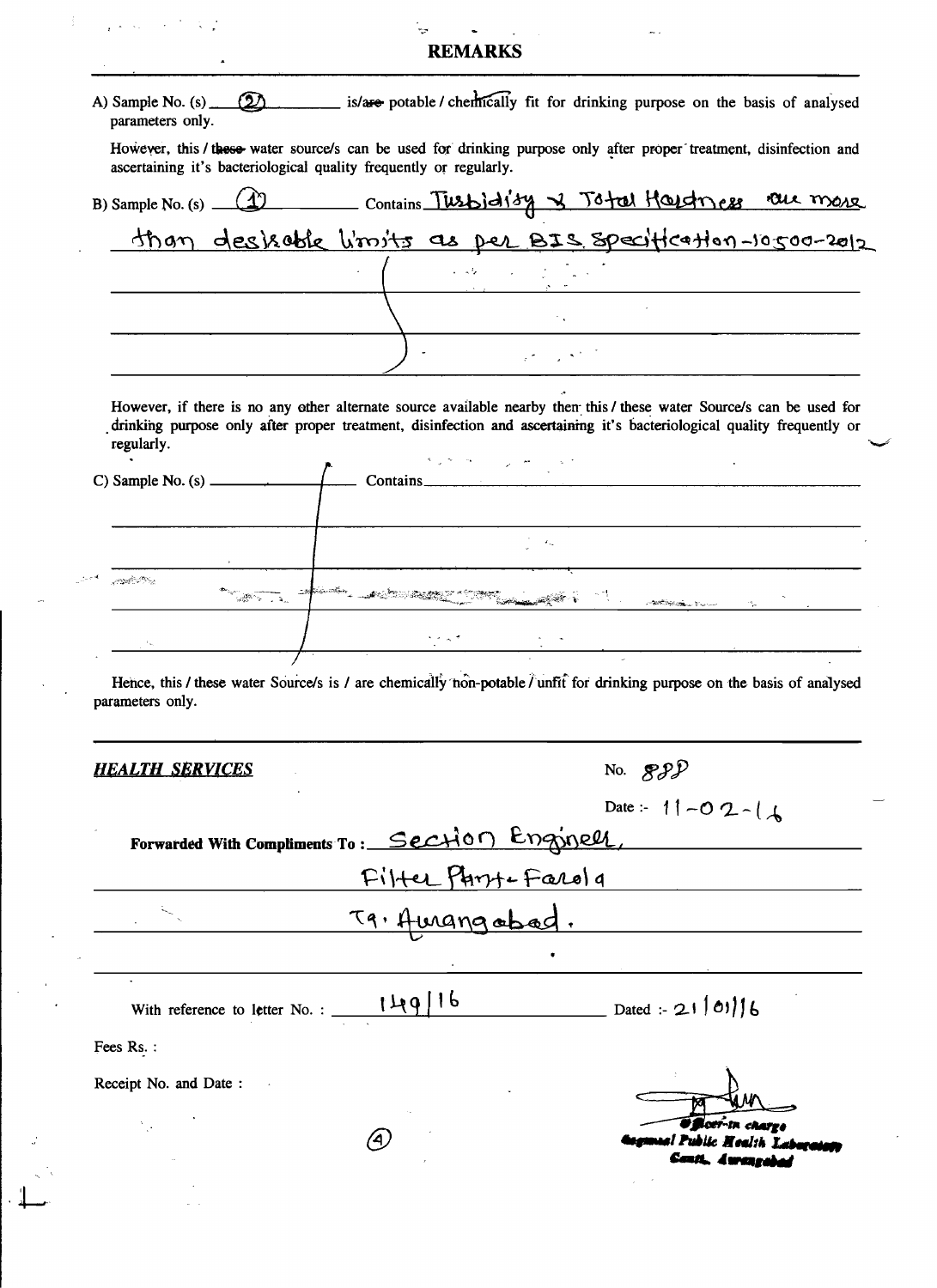फॉर्म क्र.१



|                            | क्रमांक | प्रकार | नाव         | वस्तीचे इ. नाव                                                                                                                                                                                                | etosne | Thernetoberant. |                                    |
|----------------------------|---------|--------|-------------|---------------------------------------------------------------------------------------------------------------------------------------------------------------------------------------------------------------|--------|-----------------|------------------------------------|
| ᢙ                          | सुष्ट   | UTON-  |             | ष्ठे के ऊऊरे                                                                                                                                                                                                  |        |                 |                                    |
|                            |         |        | जलबुद्धीकरम | फारोळी                                                                                                                                                                                                        | oo     |                 |                                    |
| $\boldsymbol{\mathcal{X}}$ |         |        |             | po F. C. (8-27-37                                                                                                                                                                                             | oθ     |                 |                                    |
|                            |         |        | जरूआ        | জয়িচ্চা                                                                                                                                                                                                      |        |                 | <b>गिध्या</b> क्ष <i>्</i> योज्ञ्य |
| ಳಿ                         |         |        |             | ্যহলার নব্বসবাস্<br>यम: अम्रि- अस्                                                                                                                                                                            |        |                 |                                    |
| $\boldsymbol{\mathcal{C}}$ |         |        |             | ि जाह्या                                                                                                                                                                                                      |        |                 |                                    |
|                            |         |        |             | $-3\pi$ and                                                                                                                                                                                                   | oð     |                 |                                    |
|                            |         |        |             | अभिप्राय :- पिण्यास अयोग्य पाण्यावर प्रमाणित क्लोरिनच् <u>या मात्रेसह योग्य</u> ती प्रक्रिया करून व सूक्ष्मजीवीय<br>पुनर्तपासणीनंतर पिण्यास योग्य असल्याची खात्री झाल्यानंतरच ते पाणी पिण्यासाठी वापरता येईल. |        |                 |                                    |
|                            |         |        |             |                                                                                                                                                                                                               |        |                 |                                    |

| $\mathfrak{s}$<br>अहवाल क्रमांक :               | फोनद्वारे/तारेने कळविल्याचा दिनांक :- |                                                    |
|-------------------------------------------------|---------------------------------------|----------------------------------------------------|
| $8 - 6$<br>दिनांक :-                            |                                       |                                                    |
| प्रत सादर :                                     |                                       | The dive                                           |
| गटविकास अधिकारी, पंचायत समिती<br>( 9 )          |                                       |                                                    |
| (२) जिल्हा आरोग्य अधिकारी, जिल्हा परिषद, जिल्हा |                                       | .<br>- आंदव वादोन्द प्रयोगदाव<br>- अपची वीरंगत्वाद |
| (3)                                             |                                       |                                                    |
| शा.फा.झि.मु.,पुणे-पी/९४-(७,००० प्रती)-१०-२०१२   |                                       |                                                    |

5)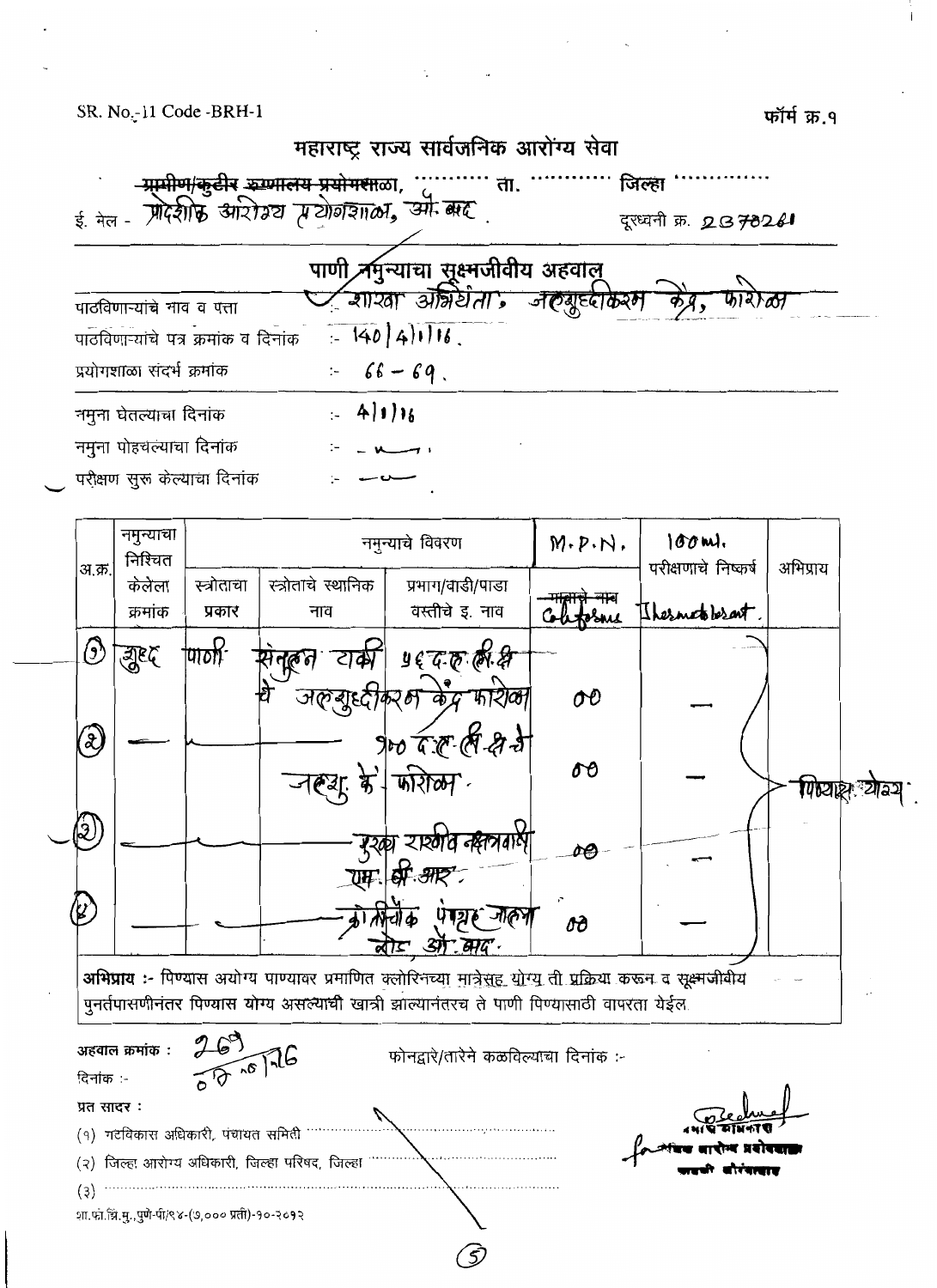$\overline{+}$ ÷

फॉर्म क्र.१

|                                                                                                                                                                                                              | महाराष्ट्र राज्य सार्वजनिक आरोग्य सेवा                                                     |                    |                                 |                  |
|--------------------------------------------------------------------------------------------------------------------------------------------------------------------------------------------------------------|--------------------------------------------------------------------------------------------|--------------------|---------------------------------|------------------|
| ई मेल - प्रारेशीक सारोज्य प्रयोगशाला, ओ.बाद                                                                                                                                                                  | <del>ग्रापीण/कु</del> टी <del>र रुग्णालय</del> प्र <del>योगशा</del> ळा, <sup></sup><br>ता. |                    | जिल्हा<br>दूरध्वनी क्र. 2370261 |                  |
|                                                                                                                                                                                                              | पार्ण्री नमुन्याचा सूक्ष्मजीवीय अहवाल                                                      |                    |                                 |                  |
| पाठविणाऱ्यांचे नाव व पत्ता                                                                                                                                                                                   | ्रशश्ला आर्भ्रथता', जल्ग्यूर्ध्दोकरग                                                       |                    |                                 |                  |
| पाठविणाऱ्यांचे पत्र क्रमांक व दिनांक                                                                                                                                                                         | $= 141/71116$ .                                                                            |                    |                                 |                  |
| प्रयोगशाळा संदर्भ क्रमांक                                                                                                                                                                                    | $241 - 244$<br>$\ddot{\phantom{1}}$                                                        |                    |                                 |                  |
| नमुना घेतल्याचा दिनांक                                                                                                                                                                                       | $-7116$                                                                                    |                    |                                 |                  |
| नमुना पोहचल्याचा दिनांक                                                                                                                                                                                      |                                                                                            |                    |                                 |                  |
| परीक्षण सुरू केल्याचा दिनांक                                                                                                                                                                                 |                                                                                            |                    |                                 |                  |
| नमुन्याचा<br>निश्चित<br>अ.क्र.                                                                                                                                                                               | नमुन्याचे विवरण                                                                            | $M.P.\mathcal{N}.$ | $100m$ .<br>परीक्षणाचे निष्कर्ष | अभिप्राय         |
| केलेला<br>स्त्रोताचा<br>क्रमांक<br>प्रकार                                                                                                                                                                    | स्त्रोताचे स्थानिक<br>प्रभाग/वाडी/पाडा<br>वस्तीचे इ. नाव<br>नाव                            |                    | Glippens Dhermotolerant.        |                  |
| ऱ्यूष्ट्द पाणी<br>$\bigcirc$                                                                                                                                                                                 | स्गैतूलन टार्का ॥६ द.ह.लं.क्नेन्चे<br>फोरोळा.<br>त्रगके द्र,                               | 00                 |                                 |                  |
|                                                                                                                                                                                                              | संमूलन टार्की १५० द ल ली क्ष ये                                                            | 0 <sub>O</sub>     |                                 | णिष्यास्त्रकाव्य |
| ૱<br>(ଡ ଗ                                                                                                                                                                                                    | (M.B.R)                                                                                    | 00                 |                                 |                  |
| 'ণুষ্টেল                                                                                                                                                                                                     | <b>리수)</b><br>जाकुतारोड, ओ. बाद्                                                           | 00                 |                                 | 1140 या स्थ      |
| <b>अभिप्राय :-</b> पिण्यास अयोग्य पाण्यावर प्रमाणित क्लोरिनच्या मात्रेसह योग्य ती प्रक्रिया करून व सूक्ष्मजीवीय<br>पुनर्तपासणीनंतर पिण्यास योग्य असल्याची खात्री झाल्यानंतरच ते पाणी पिण्यासाठी वापरता येईल. |                                                                                            |                    |                                 |                  |
| अहवाल क्रमांक :<br>340                                                                                                                                                                                       | फोनद्वारे/तारेने कळविल्याचा दिनांक :-                                                      |                    |                                 |                  |
| दिनांक :-<br>$4 - 01 - 16$<br>प्रत सादर :                                                                                                                                                                    |                                                                                            |                    |                                 |                  |
| (१) गटविकास अधिकारी, पंचायत समिती<br>(२) जिल्हा आरोग्य अधिकारी, जिल्हा परिषद, जिल्हा                                                                                                                         |                                                                                            |                    |                                 |                  |
| (3)<br>शा.फो.झि.मु.,पुणे-पी/९४-(७,००० प्रती)-१०-२०१२                                                                                                                                                         |                                                                                            |                    | গীক্ষাসেক্টে                    |                  |

 $\bigcirc$ 

 $\sim$ 

 $\ddot{\phantom{a}}$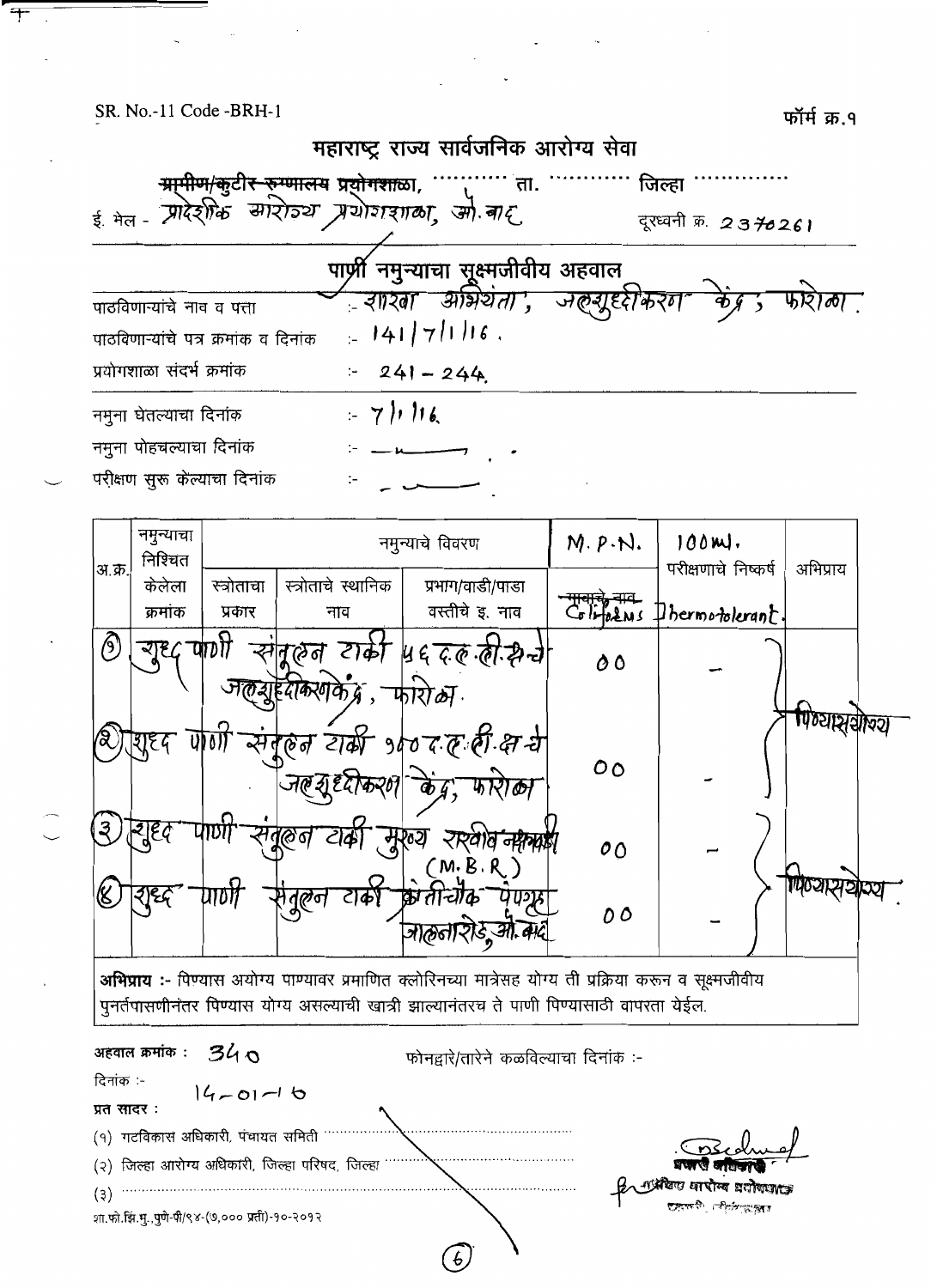फॉर्म क्र.१



|                      | नमुन्याचा<br>निश्चित |            |                                                                                                                                                                                                                                                                                                                                                                          | नमुन्याचे विवरण                             | MPM                    | $100 \, \mathrm{m}$<br>परीक्षणाचे निष्कर्ष | अभिप्राय |
|----------------------|----------------------|------------|--------------------------------------------------------------------------------------------------------------------------------------------------------------------------------------------------------------------------------------------------------------------------------------------------------------------------------------------------------------------------|---------------------------------------------|------------------------|--------------------------------------------|----------|
| अ.क्र.               | केलेला               | स्त्रोताचा | स्त्रोताचे स्थानिक                                                                                                                                                                                                                                                                                                                                                       | प्रभाग/वाडी/पाडा                            | ग <del>ावाचे नाव</del> | $\tau$ <i>becomo to</i> ),                 |          |
|                      | क्रमांक <sub>ा</sub> | प्रकार     | नाव                                                                                                                                                                                                                                                                                                                                                                      | वस्तीचे इ. नाव                              | Coliforms.             | califorme                                  |          |
| $\pmb{\downarrow}$ . |                      |            |                                                                                                                                                                                                                                                                                                                                                                          | kike 110) ad's pl 7156.010, 2169.94 21.950) | $\mathbf D$            |                                            |          |
| 2                    |                      |            | 506                                                                                                                                                                                                                                                                                                                                                                      | 17                                          | ◔                      |                                            | y        |
| ∖ॐ                   |                      |            | $\left $ tzuoz zu cont despartas                                                                                                                                                                                                                                                                                                                                         |                                             | ٥                      |                                            | रे)      |
|                      |                      |            | $\frac{1}{2} \int_{0}^{1} \int_{0}^{1} \int_{0}^{1} \int_{0}^{1} \int_{0}^{1} \int_{0}^{1} \int_{0}^{1} \int_{0}^{1} \int_{0}^{1} \int_{0}^{1} \int_{0}^{1} \int_{0}^{1} \int_{0}^{1} \int_{0}^{1} \int_{0}^{1} \int_{0}^{1} \int_{0}^{1} \int_{0}^{1} \int_{0}^{1} \int_{0}^{1} \int_{0}^{1} \int_{0}^{1} \int_{0}^{1} \int_{0}^{1} \int_{0}^{1} \int_{0}^{1} \int_{0}$ |                                             | $\circ$                |                                            |          |
|                      |                      |            |                                                                                                                                                                                                                                                                                                                                                                          |                                             |                        |                                            |          |
|                      |                      |            |                                                                                                                                                                                                                                                                                                                                                                          |                                             |                        |                                            |          |
|                      |                      |            |                                                                                                                                                                                                                                                                                                                                                                          |                                             |                        |                                            |          |

अभिप्राय :- पिण्यास अयोग्य पाण्यावर प्रमाणित क्लोरिनच्या मात्रेसह योग्य ती प्रक्रिया करून व सूक्ष्मजीवीय पुनर्तपासणीनंतर पिण्यास योग्य असल्याची खात्री झाल्यानंतरच ते पाणी पिण्यासाठी वापरता येईल.

अहवाल क्रमांक :  $359$ फोनद्वारे/तारेने कळविल्याचा दिनांक :-दिनांक :- $14 - 01 - 16$ प्रत सादर: (१) गटविकास अधिकारी, पंचायत समिती (२) जिल्हा आरोग्य अधिकारी, जिल्हा परिषद, जिल्हा  $(3)$ शा.फो.झि.मु.,पुणे-पी/९४-(७,००० प्रती)-१०-२०१२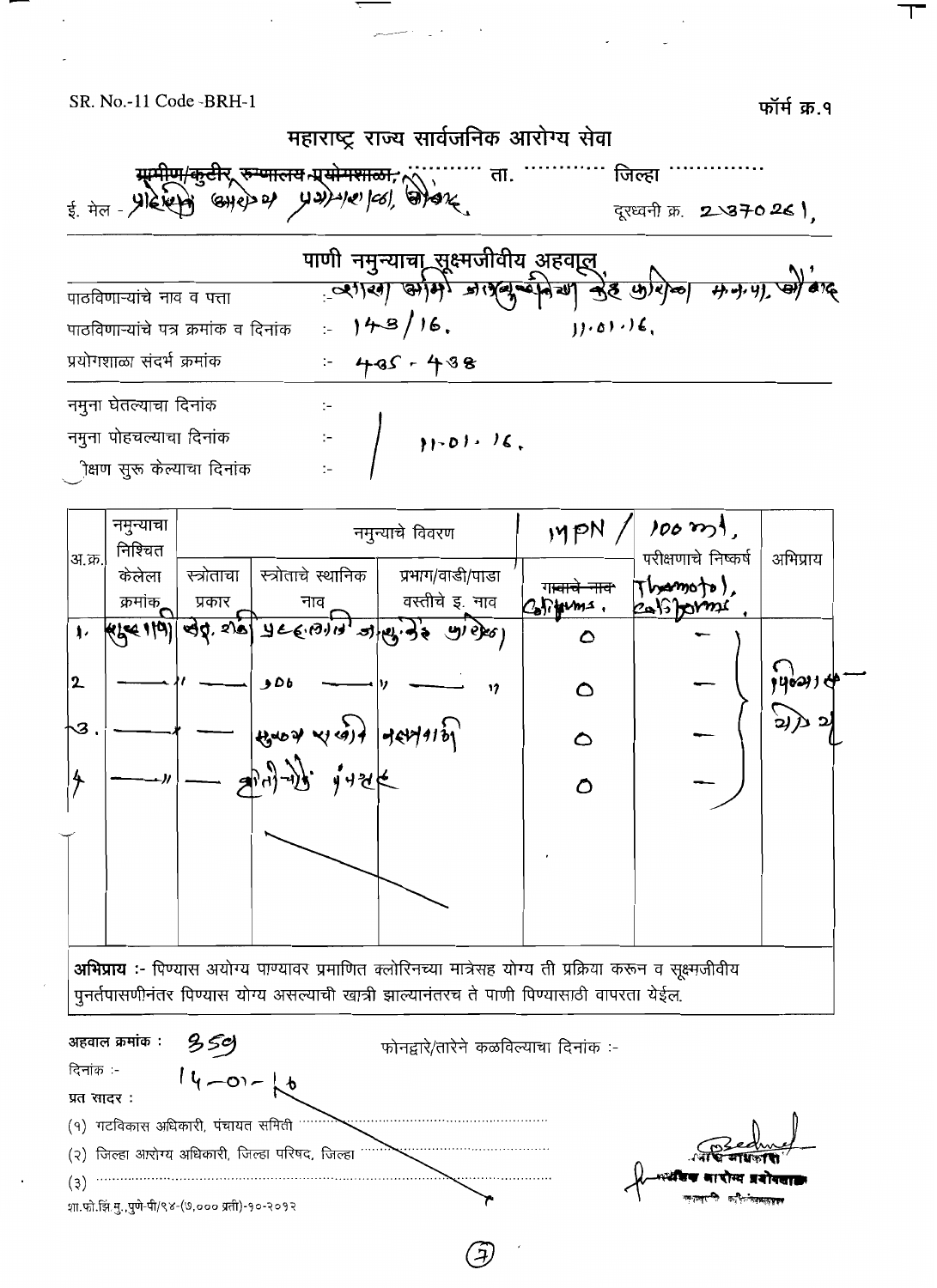

ි

शा.फो.झि.मु.,पुणे-पी/९४-(७,००० प्रती)-१०-२०१२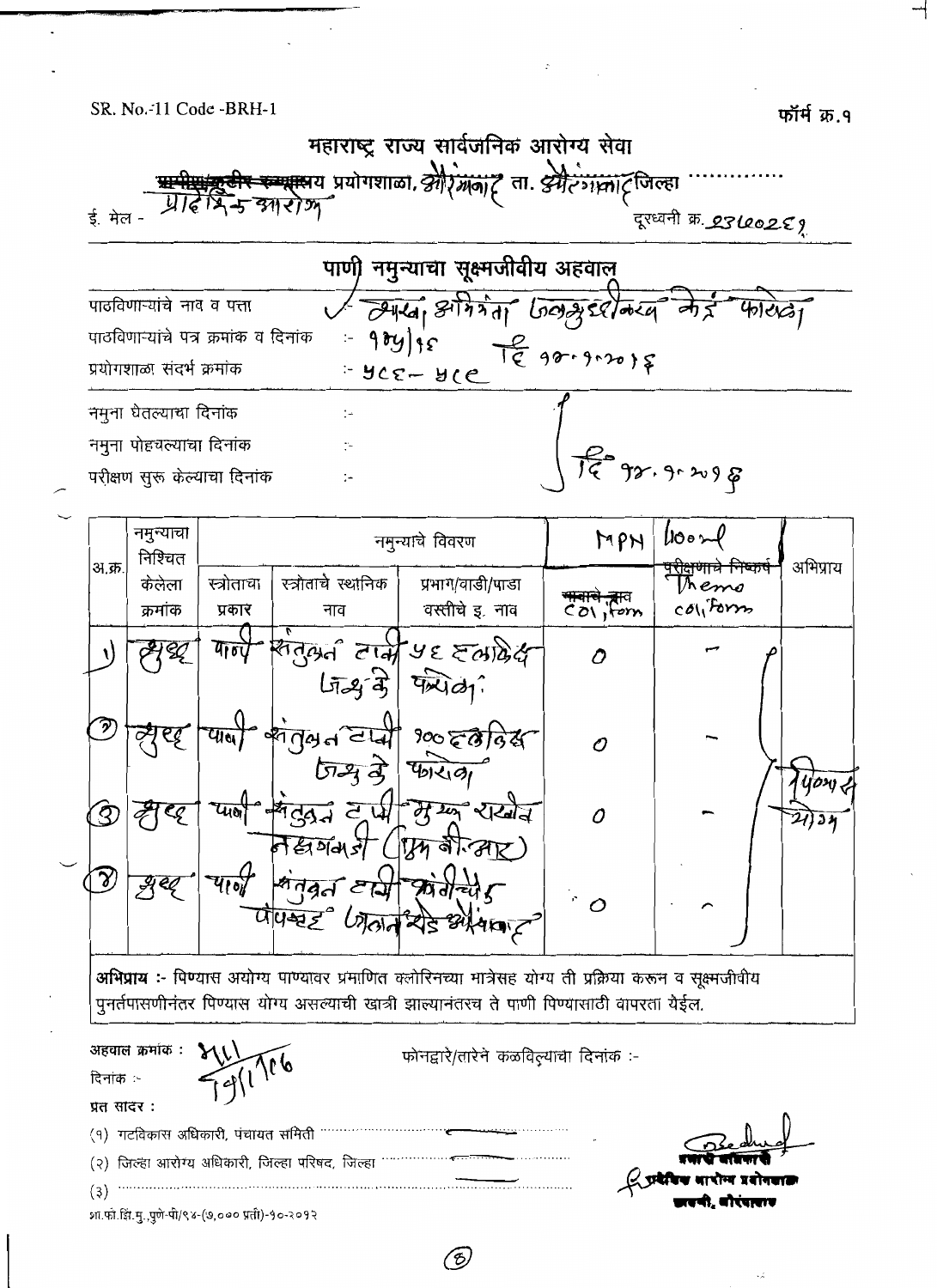

शा.फो.झि.मु.,पुणे-पी/९४-(७,००० प्रती)-१०-२०१२

(9)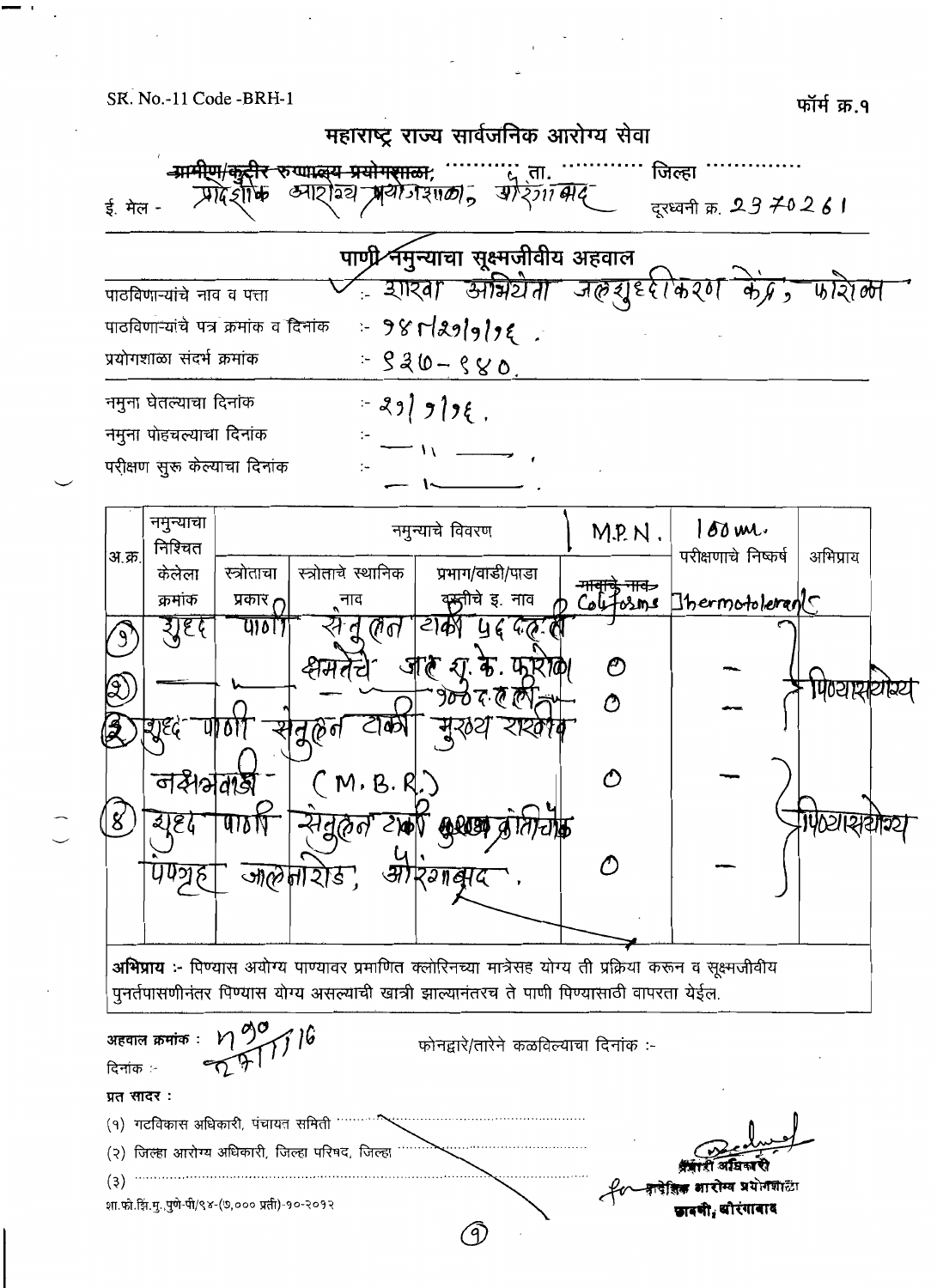ಿ

 $\overline{\phantom{a}}$ 

|                                      | महाराष्ट्र राज्य सावजानक आराग्य सवा |                                                                             |
|--------------------------------------|-------------------------------------|-----------------------------------------------------------------------------|
|                                      | ता.                                 | जिल्हा<br>दूरध्वनी क्र. 2-870261,                                           |
|                                      |                                     | पाणी नमुन्याचा सूक्ष्मजीवीय अहवाल<br>पालिका अपि जिल्फु के पालेखा मजन्म, औवह |
| पाठविणाऱ्यांचे नाव व पत्ता           |                                     |                                                                             |
| पाठविणाऱ्यांचे पत्र क्रमांक व दिनांक | $1 - 150/16$                        | 25.01.2016                                                                  |
| प्रयोगशाळा संदर्भ क्रमांक            | $-1107.1110.$                       |                                                                             |
| नमुना घेतल्याचा दिनांक               |                                     |                                                                             |

| $\mathcal{A}$ and a set of the set of the set of the set of the set of the set of the set of the set of the set of the set of the set of the set of the set of the set of the set of the set of the set of the set of the set of t |            |
|------------------------------------------------------------------------------------------------------------------------------------------------------------------------------------------------------------------------------------|------------|
| नमुना पोहचल्याचा दिनांक                                                                                                                                                                                                            | 25.01.2016 |
| परीक्षण सुरू केल्याचा दिनांक                                                                                                                                                                                                       |            |

नमुन्याचा  $100 \text{ m}$  $mpN/$ नमुन्याचे विवरण निश्चित परीक्षणाचे निष्कर्ष अभिप्राय अ.क्र. प्रभाग/वाडी/पाडा स्त्रोताचे स्थानिक केलेला स्त्रोताचा Themotol. ग<del>ावाचे नाव</del> वस्तीचे इ. नाव क्रमांक प्रकार नाव coliforme. Califorms. معرد والم من جر المن المحدد والمن المحدد المن المحدد والمن المحدد والمن المحدد والمن المحدد والمن ال  $\mathbf{L}$  $\mathbf{\hat{o}}$  $\circ$  $\mathbf{2}$  $100$  $H$ rest escala des data  $\mathcal{D}$ ও 4126 5100126  $4.$  $\mathcal{O}$ अभिप्राय :- पिण्यास अयोग्य पाण्यावर प्रमाणित क्लोरिनच्या मात्रेसह योग्य ती प्रक्रिया करून व सूक्ष्मजीवीय .<br>पुनर्तपासणीनंतर पिण्यास योग्य असल्याची खात्री झाल्यानंतरच ते पाणी पिण्यासाठी वापरता येईल.  $\overline{\phantom{0}}$ 

| अहवाल क्रमांक :                                 | फोनद्वारे/तारेने कळविल्याचा दिनांक :-                      |
|-------------------------------------------------|------------------------------------------------------------|
| $\sigma$ .<br>दिनांक :-                         |                                                            |
| प्रत सादर :                                     | R                                                          |
| गटविकास अधिकारी, पंचायत समिती<br>( የ )          | $\leftarrow$ प्रभागक आरोग्य प्रयोगशाळा<br>अन्वणी, औरंगाबाद |
| (२) जिल्हा आरोग्य अधिकारी, जिल्हा परिषद, जिल्हा |                                                            |
| (३.                                             |                                                            |
| शा.फो.झिं.मु.,पुणे-पी/९४-(७,००० प्रती)-१०-२०१२  |                                                            |

10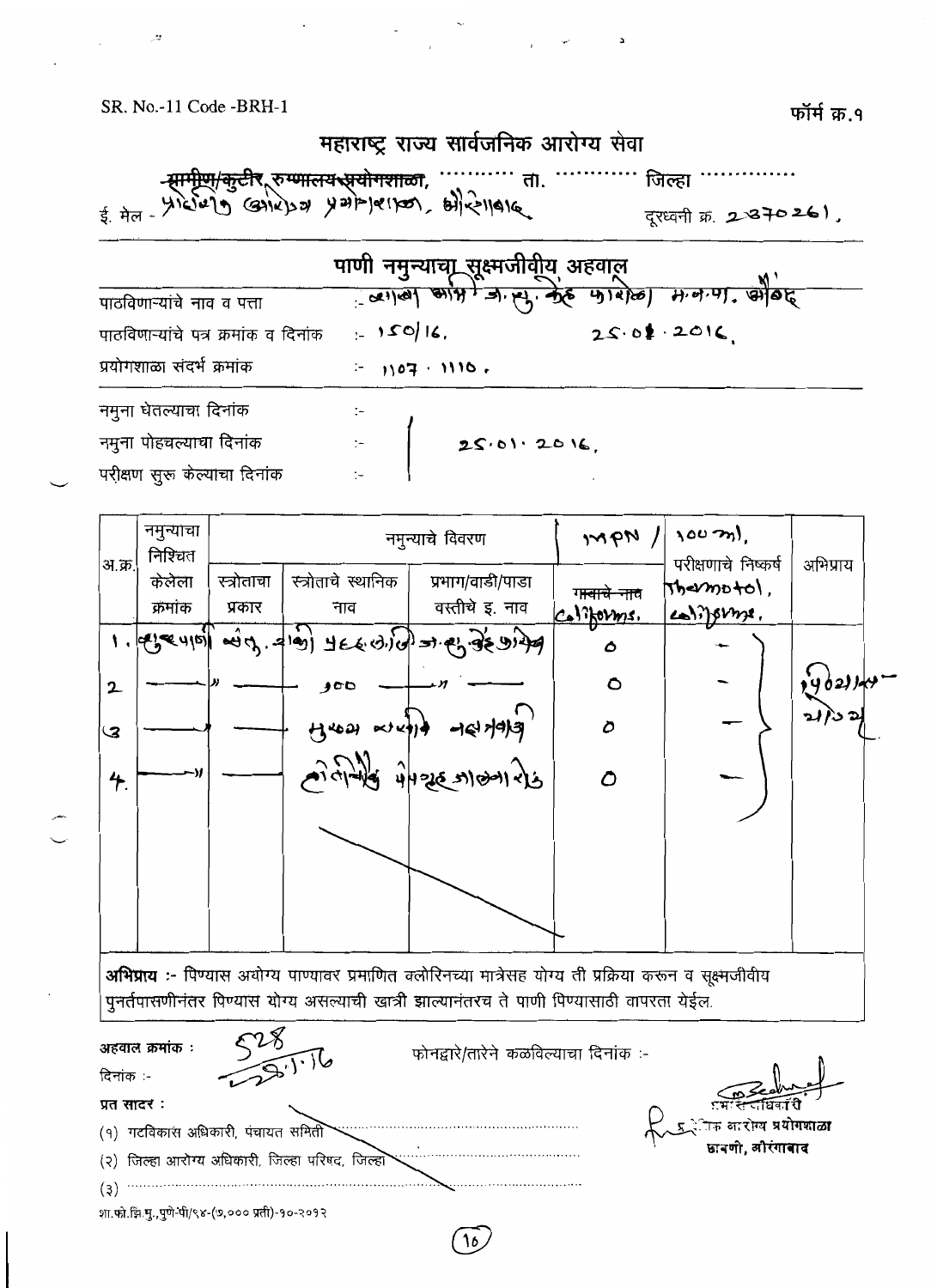$(3, 4)$ 

महाराष्ट्र राज्य सार्वजनिक आरोग्य सेवा र<del>ि रुग्णा</del>लय प्रसोगशाळा, ........... ता.<br>खाप्याच्ये प्रस्थोग ब्यांस्य कर्ना रुगालाद जिल्हा ' दूरध्वनी क्र. 287026). ਧਾਸੀ ਜਸਜ਼ਾਦਾ ਕੁਆਰੀਰੀਸ ਪਟਰਾਜ

|                                      | <u>มาเลย เนินที่ ที่ผมดูเทศ พัฒนา</u> |                                                      |
|--------------------------------------|---------------------------------------|------------------------------------------------------|
| पाठविणाऱ्यांचे नाव व पत्ता           |                                       | <u>्लास्का आम जिल्हा कुरु फारोल्डा, मजन्म, सोवाह</u> |
| पाठविणाऱ्यांचे पत्र क्रमांक व दिनांक | 152/16                                | 28.01.2016                                           |
| प्रयोगशाळा संदर्भ क्रमांक            | $-1373 - 1876$ ,                      |                                                      |
| नमुना घेतल्याचा दिनांक               | $\mathcal{L}$                         |                                                      |
| नमुना पोहचल्याचा दिनांक              | 28.01, 2016                           |                                                      |
| परीक्षण सुरू केल्याचा दिनांक         |                                       |                                                      |
|                                      |                                       |                                                      |

नमुन्याचा  $MPN$  $100 \text{ m}$ नमुन्याचे विवरण निश्चित परीक्षणाचे निष्कर्ष अभिप्राय <u>अ.क्र.</u> स्त्रोताचे स्थानिक केलेला प्रभाग/वाडी/पाड़ा स्त्रोताचा  $\tau$ bermoto). मावाचे नाव वस्तीचे इ. नाव क्रमांक प्रकार नाव olipins.  $201$ والحر والماد المحافظ المعادية المعادية  $(4, 4)$  $\mathbf{L}$  $\sigma$  $2 -$ 00 و Δ मुख्य व्यक्षी नसमनार्ग  $\mathbf{3}$ δ प्रेम्रहर  $4\overline{)}$  $\mathcal{O}$ अभिप्राय :- पिण्यास अयोग्य पाण्यावर-प्रमाणित क्लोरिनच्या मात्रेसह योग्य ती प्रक्रिया कुरून व सूक्ष्मजीवीय पुनर्तपासणीनंतर पिण्यास योग्य असल्याची खात्री झाल्यानंतरच ते पाणी पिण्यासाठी वापरता येईल.

अहवाल क्रमांक  $\colon$  68 7 फोनद्वारे/तारेने कळविल्याचा दिनांक :-दिनांक :- $04 - 02 - 16$ प्रत सादर: (१) गटविकास अधिकारी, पंचायत समिती (२) जिल्हा आरोग्य अधिकारी, जिल्हा परिषद, जिल्हा  $(3)$ शा.फो.झि.मु.,पुणे-पी/९४-(७,००० प्रती)-१०-२०१२

#### फॉर्म क्र. १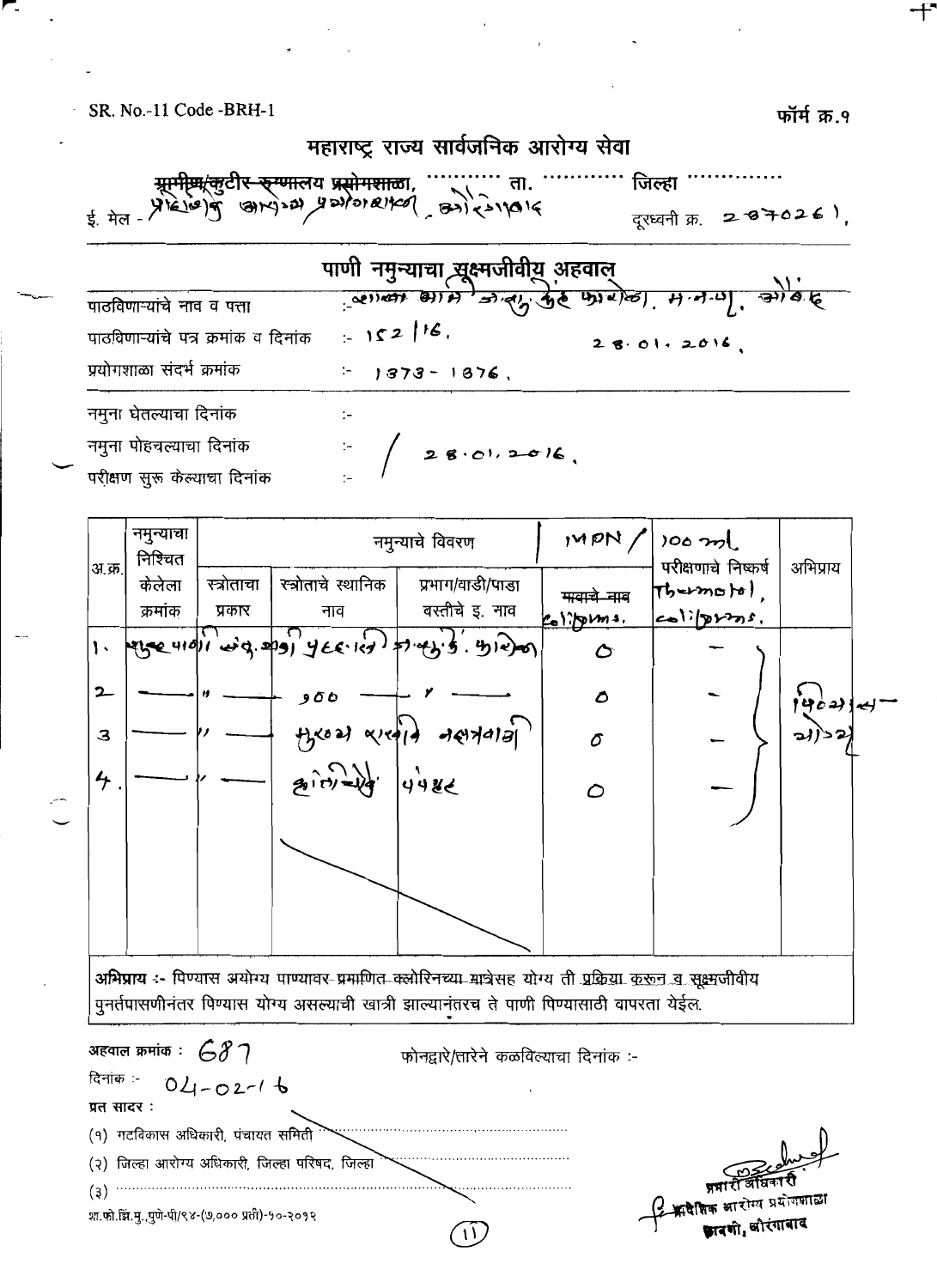## REGIONAL PUBLIC HEALTH LABORATORY, AURANGABAD

Report on Sample of :- Alum

W bis letter No. १४६

Lab ref. No.  $A - 122$ 

Sent by : Section Engineer, F. P. Farola Dated: 14-01-2016 Date of Receipt: 14-01-2016

 $\pm$ 

Date of Examination: 14-01-2016 on ward

|  | <b>RESULT OF EXAMINATION</b><br><u>pagal sebagai sebagai sebagai sebagai sebagai sebagai pelakut yang dengan pada berjadi sebagai sebagai sebagai</u> |
|--|-------------------------------------------------------------------------------------------------------------------------------------------------------|
|  |                                                                                                                                                       |

| ' Sr          | Test/Parameter                                             | Requirement as per ISI Spesification<br>IS No.299:1989 |             |           |  |  |
|---------------|------------------------------------------------------------|--------------------------------------------------------|-------------|-----------|--|--|
|               |                                                            | $A-122$                                                | Grade I     | Grade II  |  |  |
|               | Physical Observation                                       | Brown colour<br>hard stone of<br>Alum                  |             |           |  |  |
| $\mathcal{Q}$ | pH of 5% aq. solution                                      | 2.80                                                   | 2.7         | 2.7       |  |  |
|               | Water Soluble aluminium<br>compound (as Al2O3)% by<br>mass | 16.12%                                                 | 16.0(Min)   | 15.0(Min) |  |  |
| 4             | Insoluble matter % by n.ss                                 | 0.45%                                                  | 0.5(Max)    | 0.5(Max)  |  |  |
| 5             | Water soluble Iron compound<br>(as Fe) % by mass           | $0.57\%$                                               | $0.7$ (Max) | 0.7(Max)  |  |  |

Remark :- Above submitted alum sample No. A-122 confirms to the standards of Alum as per ISI Specification 1S:299:1989.

Note : s laboratory has not collected sample/samples. The results of analysis contained in this report relate only to the go initted. Health Service

Fache No.2370261

For a ded with compliments:-To:- cetion Engineer, Filteer Pant Farola. Dist.Aurangabad

No.RPHL/Alum/ 8692015 Regional Public Health Laboratory Nizam Bunglow, Cantonment, Aurangabad Dated :  $10 - 02 - 4$ 

**Officer Incharge Regional Public Health Laboratory** Aurangabad

 $\mathbf{1}$ 

12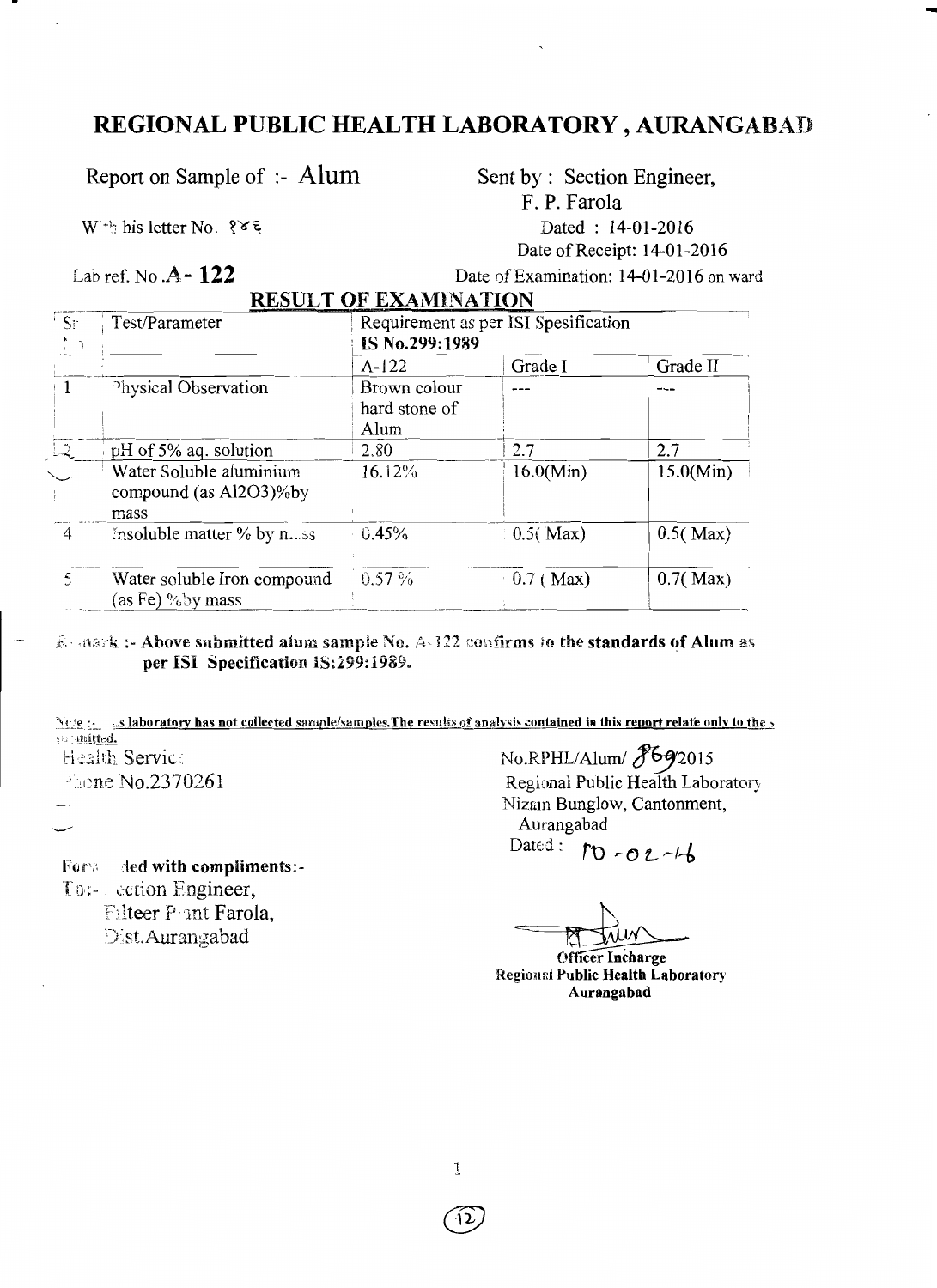|                                     |                                               |            |                      |               |             | <u>र्नमम संस्कृतका स्मिथि</u>    | o              | o          | o            |
|-------------------------------------|-----------------------------------------------|------------|----------------------|---------------|-------------|----------------------------------|----------------|------------|--------------|
|                                     |                                               | 乍          |                      |               |             | <u>दासानामकर्दल्ला ।तन्त्यास</u> |                |            |              |
|                                     |                                               |            | たでもデマ                |               |             | र्नप्राम किलागण                  | o              | o          | o            |
|                                     |                                               |            |                      |               |             | <u>निमान जलीकार</u> प्राप्त      | r              | o          | $\mathbf{r}$ |
|                                     |                                               | 影長         |                      |               |             | र्नूमन रुक्तिमार्गन              | Y              | $\circ$    | Y            |
|                                     |                                               |            |                      |               |             | रुलेकब्राष्ट न्हीमिक्ति          | $\circ$        | o          | o            |
|                                     |                                               | F          |                      |               |             | किक प्राप्नेष्ट मण्डली २१        |                |            |              |
|                                     |                                               | र्मेंट     | तपासणी               |               |             | मूम ठाीम <i>रुलि</i> मार्गम      | ≫              | o<br>o     | ≿            |
|                                     |                                               |            |                      |               |             | <u>नि</u> मन तालीगमप्रा          | o              | o          | $\circ$      |
|                                     |                                               |            | गोळया                |               |             | र्नप्राम रुकिमार्गम              | $\circ$        | $\circ$    | $\circ$      |
|                                     | रासायनिक तपासणीची माहिती माहे:⊢ जानेवारी-२०१६ | सोडीयम     | हायपोक्त्त्री        |               |             | <b>मिक तमीमरा</b> रु             | o              | $\circ$    | ۰            |
|                                     |                                               |            |                      |               |             | म् <del>ला</del> स्कार           | o              | o          | o            |
|                                     |                                               |            |                      |               |             |                                  |                |            |              |
|                                     |                                               | टि सि एल.  |                      |               |             | ग्रिक π≉र्⊽ २%० २                | o              | š          | ≿            |
|                                     |                                               |            | F                    |               |             |                                  | R<br>Q         | ž          | 20           |
|                                     |                                               |            |                      |               |             | र्द्रिफ रुकिप्राप्त              |                |            |              |
|                                     |                                               | सांडपाणी   | F                    |               |             | न्द्रि <b>म तथी।</b> मराध        | o              | o          | ۰            |
| प्रादेशिक आरोग्य प्रयोगशाळा,औरंगाआद |                                               |            |                      |               |             | र्नप्राम रुकिमार्गम              | $\circ$        | $\circ$    | o            |
|                                     |                                               |            |                      | Ę             |             | प्रभास आर्कण                     | w              | م          | Ń            |
|                                     |                                               |            |                      |               |             | ामानामुक्त्यामार                 |                |            |              |
|                                     |                                               |            | با<br>ا<br>ا         | निम           |             |                                  |                |            |              |
|                                     |                                               |            |                      | हूँ           |             | रीणाम रुकिमामान                  | س<br>م         | a.<br>V    | 饕            |
|                                     |                                               |            |                      |               |             | प्राप्तास अवस्थि                 |                |            |              |
|                                     |                                               |            |                      | अभियान        | पुनतपासणीचे | ास्राजभिकडेव्या                  | o              | o          | o            |
|                                     | नमन्याच्या                                    |            |                      |               |             | निर्मा                           | o              |            | o            |
|                                     |                                               |            |                      |               |             | तासलक पाणी                       |                | o          |              |
|                                     |                                               |            |                      |               |             | प्रियासि अवसिर्य                 | o              | $\circ$    | ۰            |
|                                     |                                               |            |                      | अभियानातर्ग   | ١c          | <u>रासाबानकहरू</u> बा            |                |            |              |
|                                     |                                               |            |                      |               |             | निम                              | o              | o          | o            |
|                                     |                                               |            |                      |               |             | त्तारासक्ते यावी                 |                |            |              |
|                                     | प्रयोगशाळेत तपासलेल्या                        |            | पाणी रासायनिक तपासणी | $\frac{1}{2}$ |             | प्रमाण्ट सामग्री                 | ىن             | م          | v            |
|                                     |                                               |            |                      |               | F           | ासञ्जूकनीरामार                   |                |            |              |
|                                     |                                               |            |                      | नियमित        |             | समेर                             | ř              | m<br>M     | ఘ            |
|                                     |                                               |            |                      |               |             | क्षिपा किलमाग                    |                |            |              |
|                                     |                                               | विभाग      |                      |               | ł           |                                  | स्त्र          | ग्रामीण    | एकृण         |
|                                     |                                               | तालुका     |                      |               |             |                                  |                |            |              |
|                                     |                                               |            |                      |               |             |                                  |                | आरगाबाद    |              |
|                                     |                                               |            |                      |               |             |                                  |                |            |              |
|                                     |                                               | प्रयोगशाळे | 悍                    |               |             |                                  |                |            |              |
|                                     |                                               |            | 庐                    |               |             |                                  | प्रादेशिक आरोप | प्रयागशाळा |              |
|                                     |                                               | 16.        |                      |               |             |                                  |                |            |              |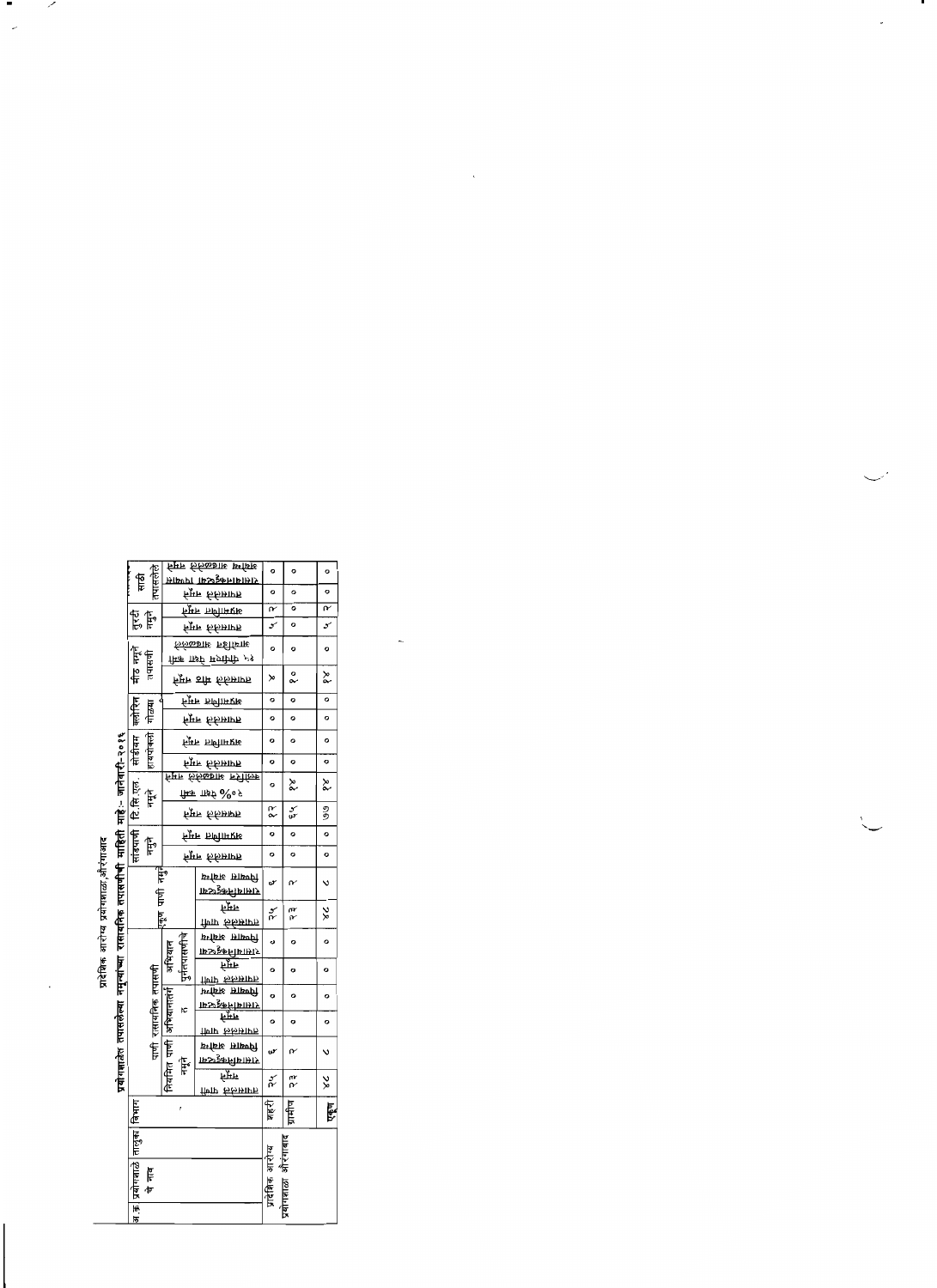GPK--Y 222--2,80,000--3.2002

 $\ddot{\phantom{0}}$ 

| Aurançabad                |                                                                               |                                   |                                                             |                         | Phone No. : 237026/                                   |                                             |                               |
|---------------------------|-------------------------------------------------------------------------------|-----------------------------------|-------------------------------------------------------------|-------------------------|-------------------------------------------------------|---------------------------------------------|-------------------------------|
|                           |                                                                               |                                   |                                                             |                         | REPORT ON DOSE OF BLEACHING POWDER/AVAILABLE CHLORINE |                                             |                               |
|                           | Source of water :--- $\longrightarrow$                                        |                                   |                                                             |                         |                                                       |                                             |                               |
|                           | Date of Receipt :--- $       2016$                                            |                                   |                                                             | 16                      | Date of Examination :--- $    20 \Delta$              |                                             |                               |
| Sr.<br>No.                | Name of<br>Sender                                                             | Available<br>Chlorine<br>% by Wt. | Dose Kg.<br>Million<br>Litres or Gms/<br>thousand<br>litres | <b>Brand</b><br>Name    | Manufacturing<br>Company                              | Batch No.<br>and Manufac-<br>turing<br>Date | I.S.I. Mark<br>Yes/No & Grade |
|                           | $\mathscr{A}$ of $\mathscr{A}$ as $\beta$ $\zeta$ by $\alpha$ (so $\gamma$ ). |                                   |                                                             |                         |                                                       |                                             |                               |
|                           |                                                                               | 34.38                             |                                                             |                         |                                                       |                                             |                               |
|                           |                                                                               | $700 - 9$                         |                                                             |                         |                                                       |                                             |                               |
|                           |                                                                               |                                   |                                                             |                         |                                                       |                                             |                               |
|                           | Dose                                                                          | 10,000QO<br>$1000 \times 100$     |                                                             |                         |                                                       |                                             |                               |
|                           |                                                                               |                                   |                                                             |                         |                                                       |                                             |                               |
|                           |                                                                               |                                   |                                                             |                         |                                                       |                                             |                               |
|                           |                                                                               |                                   |                                                             |                         |                                                       |                                             |                               |
|                           |                                                                               |                                   |                                                             |                         |                                                       |                                             |                               |
|                           |                                                                               |                                   |                                                             |                         |                                                       |                                             |                               |
|                           | <b>HEALTH SERVICES</b>                                                        |                                   |                                                             |                         |                                                       |                                             |                               |
|                           | প্রীর্ত্তা "পঞ্জিয়ন                                                          |                                   |                                                             | $N_0$ .: $MMS$<br>Date: |                                                       |                                             |                               |
|                           | जातेश्वर्धरेश्वरण केंद्र प्रशिक्षा                                            |                                   |                                                             |                         |                                                       |                                             |                               |
| $\partial \overline{f}$ . | पैरुण कि श्री                                                                 |                                   |                                                             |                         |                                                       |                                             |                               |
|                           | Forwarded with compliments to                                                 |                                   |                                                             |                         |                                                       |                                             |                               |
|                           |                                                                               |                                   |                                                             |                         |                                                       |                                             |                               |
|                           |                                                                               |                                   |                                                             |                         |                                                       |                                             |                               |
|                           |                                                                               |                                   |                                                             |                         |                                                       |                                             |                               |
|                           |                                                                               |                                   |                                                             |                         |                                                       |                                             |                               |

تمي

[Spl.-Sany. 17 e.